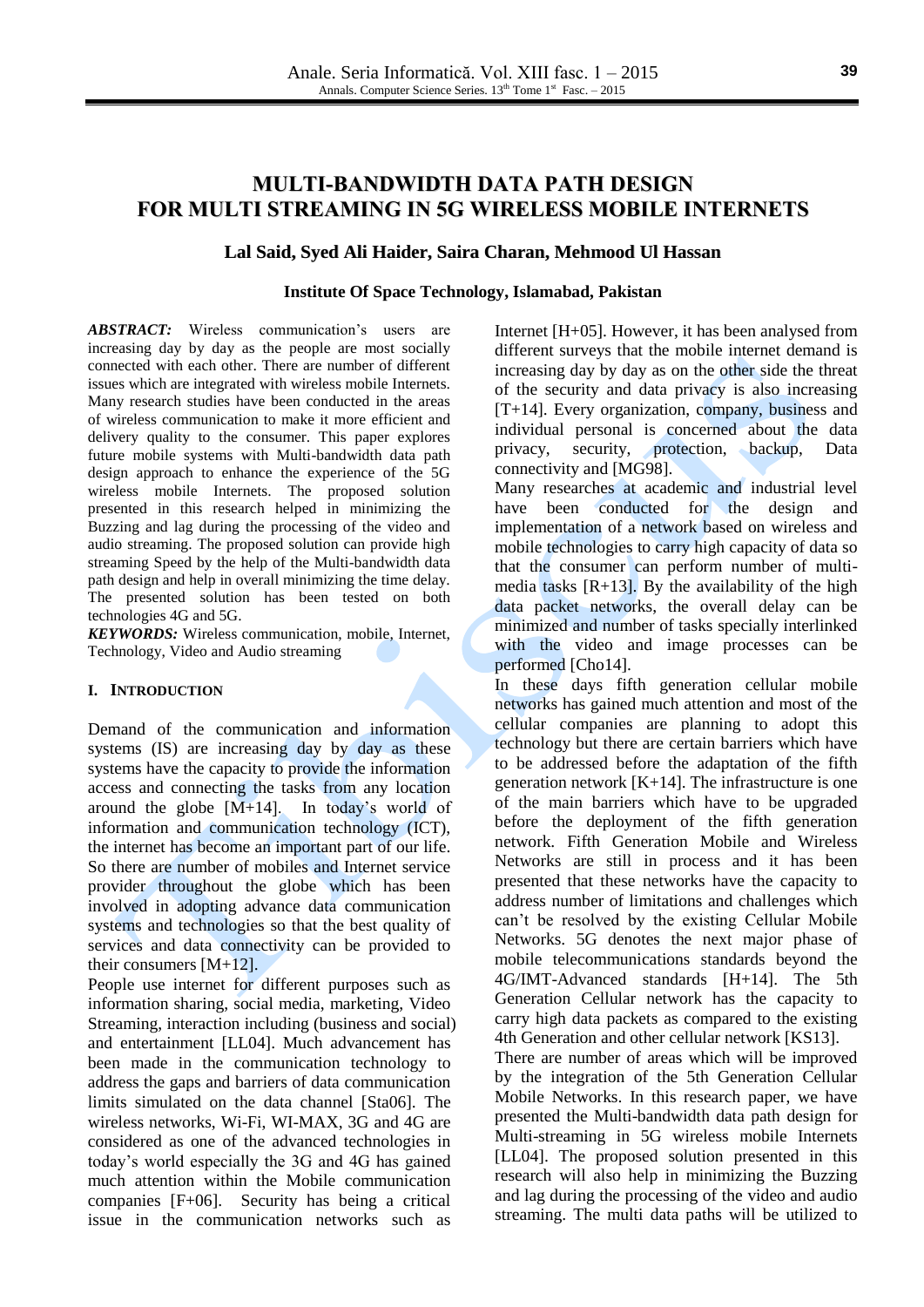transfer the high streaming bits parallel and the streaming bits will be provided high priority. Video and audio streaming require high data transfer channels thus, resulting overall load on the network but still it has been analysed that there are number of consumers which are facing the buzzing during the video and audio streaming. It has been believed that the buzzing issues have been minimized by integration of the Fifth Generation Cellular Mobile Networks. The objective of this research is to present a Multi bandwidth data path for carrying Multi-streaming in 5G wireless mobile Internets. Section II presents the related work, a brief introduction of the analysis of the different generation involved in the Cellular Mobile Networks and its communication elements directly linked with the video and audio streaming. Section III presents

the detailed discussion of the proposed solution and identifies the benefits which can be simulated for Multi-streaming in 5G wireless mobile Internets. Section IV presents the verification and validation of the proposed solution and in the end of the research the conclusion and future is discussed.

### **II. LITERATURE REVIEW**

The demand of wireless technologies and Cellular Mobile networks is increasing day by day [E+14]. Many research studies have been conducted in past on the academic and information industry to address challenges within the perspective of data streaming in Cellular and mobile technologies [Z+14a]. Currently, the wireless access points and Mobile networks are available in the number of locations and regions including home, building, and offices or anywhere the person is travelling [PZ10]. The consumers (internet user) are in need of the internet connectivity in shopping malls, airport bus stations and many other areas as the world has become a globe village  $[T+14]$ . Due to the high computing power now a day, the users have the capacity to surf the internet, email, and social media everywhere. The high computation devices let the user to transfer the high video and audio information [PR99]. As the numbers of the users are increasing, there is a high risk of the security and also the load on the Cellular Mobile networks are increasing thus there is a high probability that if the load in not managed properly the overall network delay may occur. There are number of different methodologies, tools and techniques has been utilized to manage the load of overall the mobile and internet network but still it has been analysed that consumer face difficulty in video and audio streaming. The video and audio streaming challenges can be addressed by the integration of advance networks such as 4G and 5G.

In this section, we have presented the related research studies which have been conducted for the analysis of the different generation involved in the Cellular Mobile Networks and its communication elements directly linked with the video and audio streaming. The study of the existing architecture will help us to identify their limitation and how the proposed solution can be mapped on the 4G, WI-MAX and 5G Cellular Mobile networks.

## *A. Wi-MAX Architecture*

Wi-MAX architecture is made of two layers [LL04]. The two main layers are MAC layer and PHY Layers. The MAC layer is again divided into three sub layers. The first layer is Subscriber station (SS). This layer performs all the encryption and decryption of the data received or send from the PHY layer. The DES uses the data traffic of 56 bit for the encryption and the key exchanges use the three standard encryption [SW87]. The second sub layer of the MAC is known a CS. This layer is used to map the data to service flow and connections. The last layer of the MAC layer is known as CPS  $[Z+14b]$ .

**Table 1. Wireless technologies comparison**

| <b>Wireless</b> | Data             | <b>Airwaves</b> |  |
|-----------------|------------------|-----------------|--|
| <b>Protocol</b> | Rates            |                 |  |
| Bluetooth       | 1 mbps           | Unlicensed      |  |
| WiFi-a          | 54Mbps           | Unlicensed      |  |
| WiFi-b          | 11Mbps           |                 |  |
| WiFi-g          | 54Mbps           |                 |  |
| WiFi-n          | 100mbps          |                 |  |
| <b>GPRS</b>     | 115kbps          | licensed        |  |
| <b>EDGE</b>     | 384kbps          | licensed        |  |
| <b>HSPDA</b>    | 2 <sub>mps</sub> | licensed        |  |
| Wi-MAX          | 8-10Mbps         | licensed        |  |
| <b>VSAT</b>     | 512 kbps         | licensed        |  |

| Table 2. Comparison of Wi-MAX & UMTS |  |  |  |  |  |  |
|--------------------------------------|--|--|--|--|--|--|
|--------------------------------------|--|--|--|--|--|--|

| <b>Parameter</b> | <b>WI-MAX</b>        | <b>UMTS</b>        |
|------------------|----------------------|--------------------|
| Peak down-       | 46Mbps with 3:1      | 14.4Mbps using all |
| link data rate   | DL-to-UL ratio       | 15 codes; 7.2Mbps  |
|                  | TDD; 32Mbps with     | with 10 codes      |
|                  | 1:1                  |                    |
| Peak up-link     | 7Mbps in 10MHz       | 4Mbps using 1:1    |
| data rate        | using $3:1$ DL-to-UL | 1.4Mbps initially; |
|                  | ratio                | 5.8Mbps later      |
| Bandwidth        | 3.5MHz, 7MHz,        | 5MHz               |
|                  | 5MHz, 10MHz, and     |                    |
|                  | 8.75MHz initially    |                    |
| Modulation       | QPSK, 16 QAM, 64     | QPSK, 16 QAM       |
|                  | <b>OAM</b>           |                    |
| Multiplexing     | <b>TDM/OFDMA</b>     | <b>TDM/CDMA</b>    |
| Duplexing        | <b>TDD</b> initially | <b>FDD</b>         |
| Frequency        | 2.3GHz, 2.5GHz,      | 00/900/1, 800/1,   |
|                  | and 3.5GHz initially | 900/2, 100MHz      |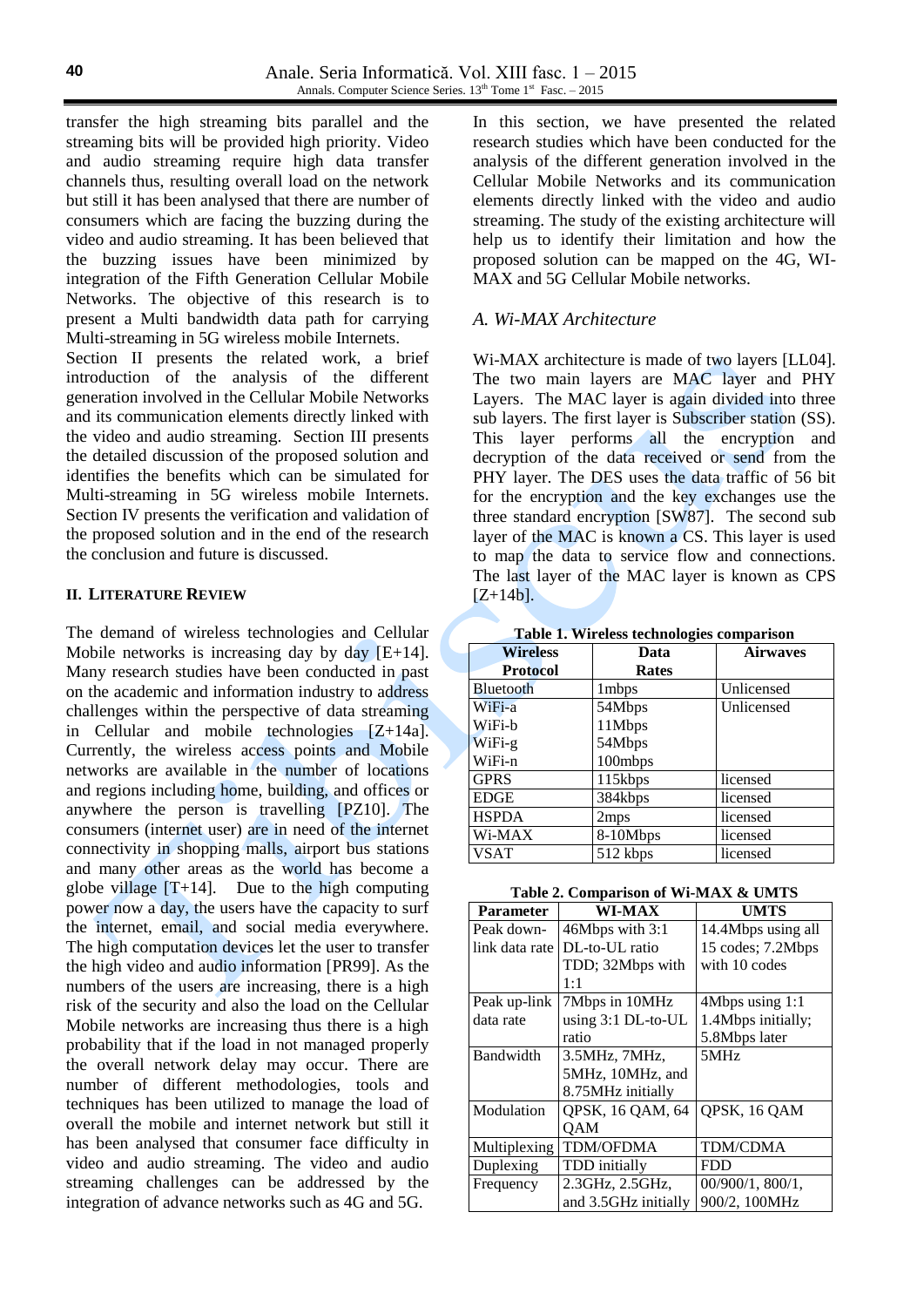## *B. 4G Technology*

4G technology has highly been adopted by the number of mobile services provided company. 4G technology is more advanced as compared to the 3G [HCY07]. The channel has more bandwidth and can carry more data as compared to other existing solution. In Tokyo, Japan, in the year 2005, first field trail for the 4 G was accompanied. NTT Do Co Mo was very successful in the achievement of the 1Gbps time packet transmission in downlink with the moving speed of twenty km per hour. For the utilization of the 4G services, multimode terminals should have the capability of selecting the wireless target systems. Currently, GSM system and base stations routinely broadcasts the signalling messages for the service subscription to the mobile stations [Kum11].

Though, the complete procedure entered in the phase of complete complications in the presence of the 4G of the heterogeneous systems due to the presence of the wireless technologies differences as well as access protocols. The 4G infrastructure consisted of the terminal mobility to the providing of the facility of the wireless services at anywhere and anytime  $[R+13]$ . The terminal mobility allowed the clients to move across geographic wireless network boundaries. However, main two problems in the terminal mobility is the location management and the second problem is the handoff management. Location management can easily track as well as locate the mobile terminal for the possible connection. It revolves in the effective handling of the information related to the roaming terminals. Handoff management deals with the maintenance of the on-going communication when the terminal is roaming. Mobile IPv6 is a homogeneous IP-based protocol of mobility for the IPv6 wireless systems. The design consists of each of the terminal that has a home address of IPv6. When the terminal is moved out of local network, the home address converts invalidity, and obtains new IPv6 address in an address that is visited. The development as well as design of the techniques of radio access and evolution of existent system, the Third Generation Partnership Project lays down the future Long Term Evolution (LTE) foundation of advancements of standards 3GPP candidate for the 4G. The target value of the peak spectrum efficacy for the LTE systems were based on the30bps/Hz and 15 Bps/Hz in downlink as well as uplink for the transmission respectively.

## *C. 5G Conceptual Architecture*

The 5G technology is assumed to be one of the enhanced communication standards as compared to the 4G and other existing network technology  $[T+14]$ . Currently, there is no official name provided to the 5G technology [T+14]. According to the different researches [MG98, Poi09, M+12] there will be no limitation and the people can communicate with each other through real world. The high speed of data transfer would be possible and the people will be able to send large multimedia files as high speed. The current web of standard of three WWW "World Wide Wireless Web" will be replaced with fore WWWW "World Wide Wireless Web". The new protocol stack will be implemented in the 5G Conceptual Architecture. The architecture will have different feature such as high resolution, advance billing mechanism, better quality, multi user support, advance security mechanism and many other features [T+14].

The conceptual architecture of the 5G technology has been divided into layers. These layers have been presented within similar context of the ISO model [T+14]. In 5G technology the conceptual model contain five main layers. The sequence of the layer is provided as top to bottom "Application Layer, Open transport Protocol, Upper network layer, Lower Network layer and Open Wireless architecture". It can be observed that the physical layer and Data link layer has been replaced with the Open wireless architecture layer. This layer could be one of the main approaches to introduce or integrate the real world of wireless information sharing and exchange. It has been analysed from different researches [HCY07] that Fifth Generation technology of mobile communication, is seen as consumer oriented. The customized priority of the data allocation can be set according to the user or application requirements.

The proposed solution which has been presented in this research paper for developing the Multibandwidth data path for Multi streaming in 5G wireless mobile Internets will be simulated on the application (Service) Layer. The solution can act as an add-on for the video and audio streaming so that the buzzing and lag can be minimized or the delay can be removed to maximum extend. In the next section the system design and proposed algorithm of the proposed solution has been presented.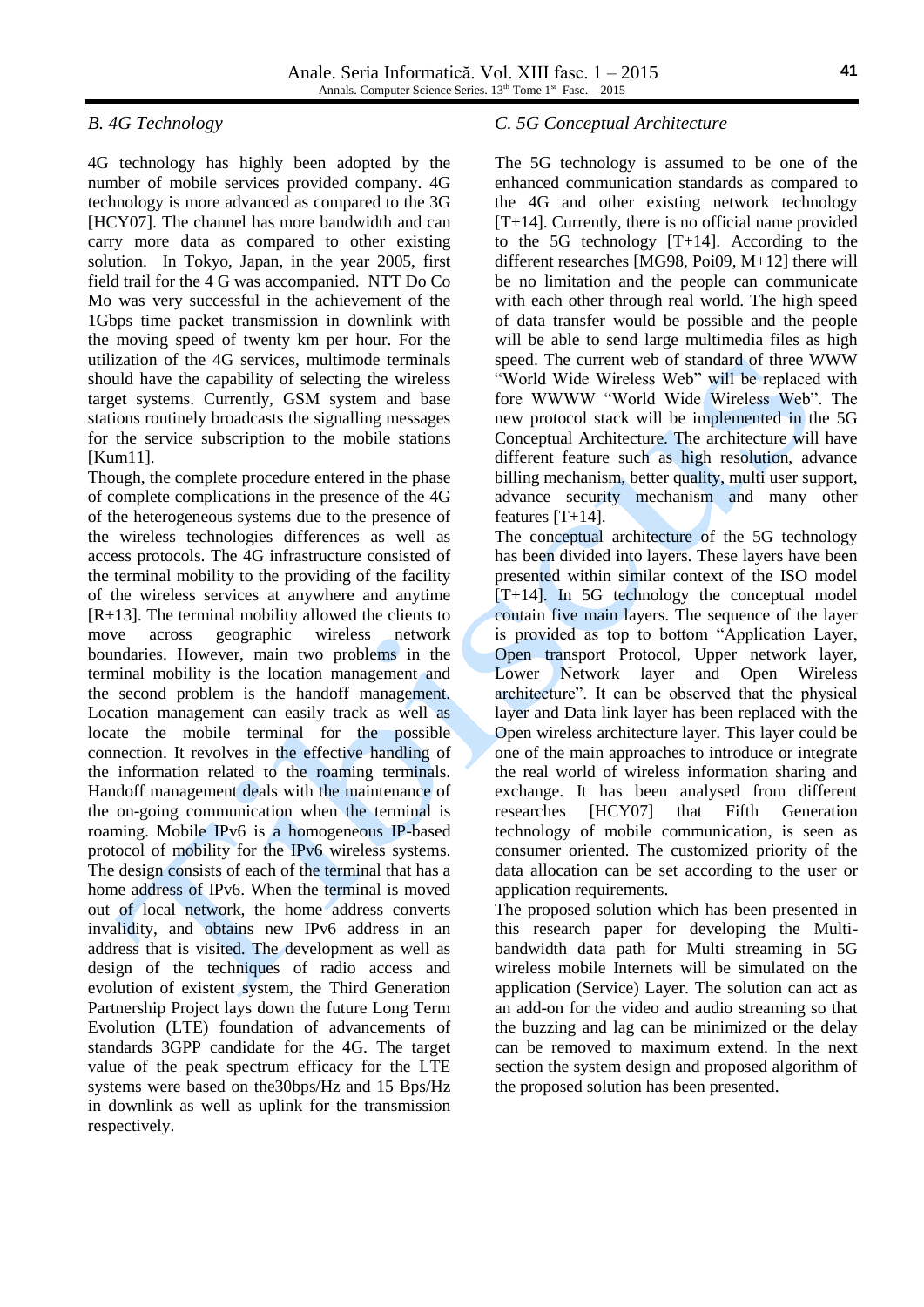Anale. Seria Informatică. Vol. XIII fasc. 1 – 2015 Annals. Computer Science Series.  $13<sup>th</sup>$  Tome  $1<sup>st</sup>$  Fasc.  $-2015$ 

| Table 3. Comparison of All Generation Mobile Technology [T+14] |                                |                                                               |                                                  |                                                                        |                                                                        |  |
|----------------------------------------------------------------|--------------------------------|---------------------------------------------------------------|--------------------------------------------------|------------------------------------------------------------------------|------------------------------------------------------------------------|--|
| <b>Technology</b><br><b>Feature</b>                            | 1G                             | 2G                                                            | 3G                                               | 4G                                                                     | 5G                                                                     |  |
| <b>Start</b><br>Deployment                                     | 1980                           | 1990-2004                                                     | 2004-2010                                        | <b>Currently Utilized</b><br>by number of<br><b>Cellular Companies</b> | Soon                                                                   |  |
| Data<br>Bandwidth                                              | 2 Kbps                         | 64 Kbps                                                       | 2 Mbps                                           | 1 Gbps                                                                 | Higher than 1 Gbps                                                     |  |
| Technology                                                     | Analogy Cellular<br>Technology | Digital Cellular<br>Technology                                | <b>CDMA 2000</b>                                 | Wi-MAX LTE Wi-<br>Fi                                                   | WWWW (Coming<br>Soon)                                                  |  |
| <b>Services</b>                                                | Mobile Telephony               | Digital Voice, SMS,<br><b>Higher Capacity</b><br>Data Packets | Integrated high<br>Quality audio,<br>Video, Data | Dynamic<br><b>Information Access,</b><br>Wearable devices              | Dynamic<br>Information Access,<br>Wearable devices<br>with AI capacity |  |
| Multiplexing                                                   | <b>FDMA</b>                    | TDMA,CDMA                                                     | <b>CDMA</b>                                      | <b>CDMA</b>                                                            | <b>CDMA</b>                                                            |  |
| Switching                                                      | Circuit                        | Circuit, Packets                                              | Packets                                          | <b>All Packets</b>                                                     | <b>All Packets</b>                                                     |  |
| Core Network                                                   | <b>PSTN</b>                    | <b>PST</b>                                                    | Packet N/W                                       | Internet                                                               | Internet                                                               |  |

#### **III. LITERATURE REVIEW**

System design for the Multi-bandwidth data path for Multi streaming in 5G wireless mobile Internets. The proposed solution will be simulated on the application (Services) to minimize the Buzzing and lag delay during the video and audio streaming. The multi-streaming mechanism has been integrated in so that the flow of the video and audio signal can be parallel executed on the data path channel. In this section, the detail discussion has been conducted on the Wireless Broadband Standards, System Architecture and Proposed Algorithm for multi transmission of the audio and video signalling in 5G wireless mobile Internets.

### *A. Wireless Broadband Standards*

The industry name of the IEEE 802.16 standards is Wireless Broadband [HMD05]. Wireless Broadband is the wireless technology which mainly functions in the radio spectrum of "10-66 in the Line of Sight (LOS) and 2-11 GHz in the Non-LOS (Wi-MAX forum)" [ZH99]. It is a point to multi point technology [MG98]. Wi-MAX and 5G is developing broadband wireless entrance technology that conveys a "carrier-class, high speed" at a comparative lower-cost than the other cellular facilities or services while giving long distances as covered than Wi-Fi and other existing wireless communication standards [PR99].

The purpose of designing Next Generation networks was to provide "cost-effective technology" [MG98] with a theoretic data rate of "70 Mbps over a wide area up to 50km in the NLOS" [N+07], control of great quality voice, records and video services. LOS is required by the Wi-MAX for higher rate of frequencies. The Wi-MAX and 5G technology's has compatibility benefit as compared to other wireless technologies which includes asynchronous transfer

mode (ATM), Internet Protocol (IP) etc. Wi-MAX is categorized as a "wireless metropolitan area network" (WMAN). The 802.16 standard was designed after the failures of security that subjected down the development of "IEEE 802.11 wireless networks" [Poi09].

The IEEE 802.16 Working Group is developed for a robust mechanism incorporated Data over Cable Service Interface Specification (DOCSIS) a solution to the last mile cable problem. Since the security was considered as main priority in the development of IEEE 802.16 [PR99]. On the other hand, the Working Group was very busy in the development of several mechanisms in order to defend theft of service and unapproved or unauthorized information, alteration and disclosure [www12].

### *B. System Architecture*

The system architecture is presented in the following figure. The System Architecture presents the location of the deployed solution. Solution has been deployed on the Application services layer.



**42**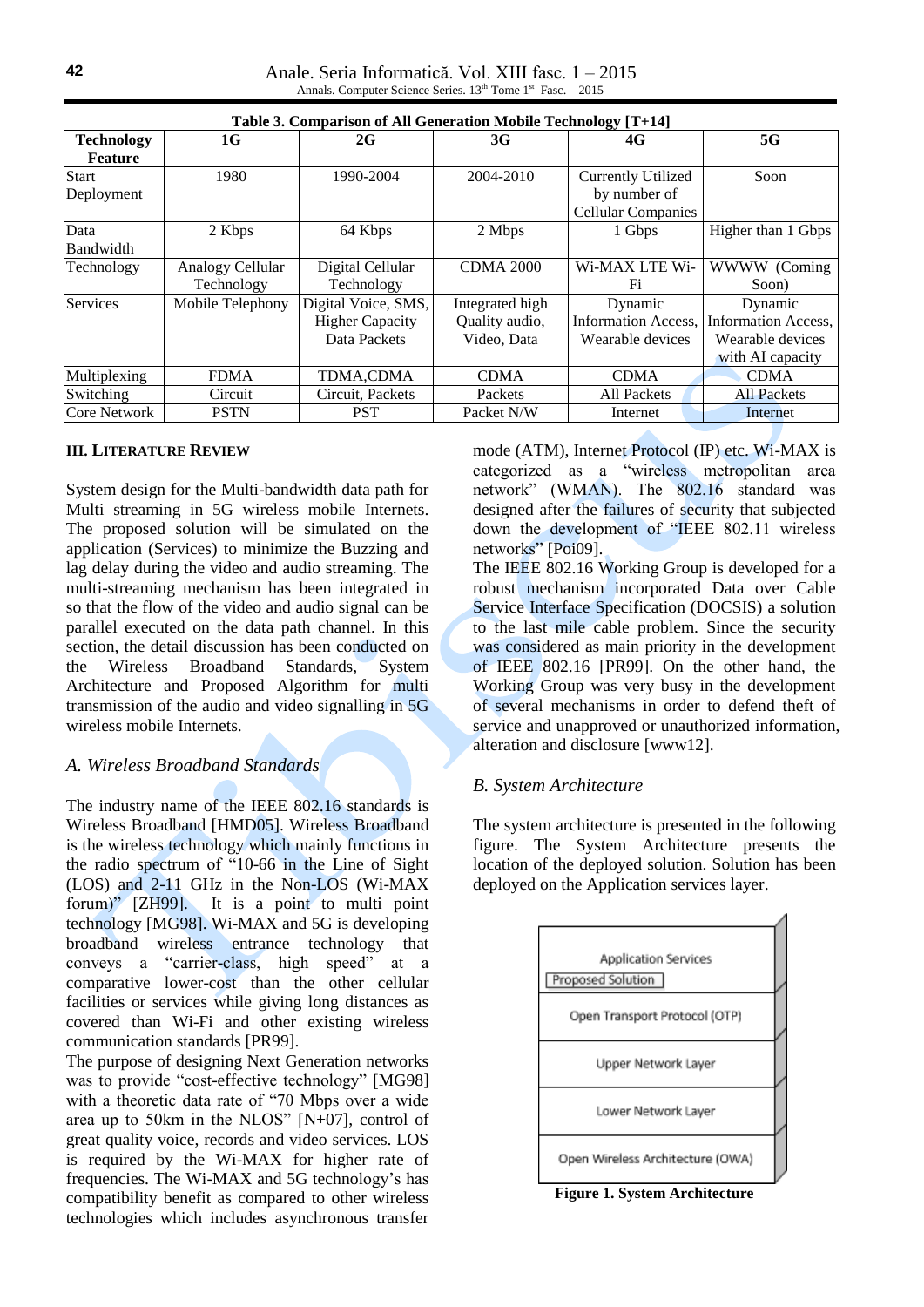## *C. Proposed Algorithm*

The proposed algorithm in the paper has provided a unified solution for setting the high priority of the audio and video signals and transferring the information to the designation node. The working mechanism of the proposed algorithm has been driven from the pipeline mechanism [PZB02]. The pipeline is the common mechanism which is utilized in the processing units for receiving the data simulate.

Data are access from the sources such as server. The data packets are transformed in the digital signal for the transmission. These signals are sending to the channel through open wireless architecture.

The pipeline is deployed at the application services where the signals are transmitted with simultaneously. The proposed solution in the research helps to minimize the Buzzing and lag during the processing of the video and audio streaming. The multi-data paths has been utilized to transfer the high streaming bits parallel and the streaming bits have been given high priority on the transmission channels.

### **IV.SYSTEM EVALUATION**

The verification and validation  $(V&V)$  of the real time system is the critical and time consuming challenge. The performance and evaluation of any system is surrounded by number of different parameters i.e. response time, delay, data packet size and many other. The experiment has been set in the Netlogo environment. There are two main experiments which have been calculated for the verification and validation of the proposed solution.

1) Time Delay (Proposed Solution vs. Existing Solution),

2) Streaming Speed (Proposed Solution Vs. Existing Solution).

## *A. Time Delay*

The experiment has been conducted to identify and analysis that how much the time delay has been improved by the integration of the proposed solution as compared to the existing solution. It has been analysed from the simulation results that proposed solution based on the Multi-bandwidth data path design has less delay as compared to the solution for audio and video streaming executed on the existing technologies. In the simulation environment we have utilized the 4G and 5G technology. It has been observed from the results that 20% to 30% of the time delay has been minimized by the integration of the proposed solution.



## *B. Streaming Speed*

The main goal of the proposed solution is to improve the streaming speed thus this help in minimizing the Buzzing and lag during the processing of the video and audio streaming. It has been analysed from the results that the by the integration of the Multibandwidth data path approach the overall Streaming Speed thus resulting into the overall improvement in the audio and video signals.



## *C. Finding*

It has been evaluated from the simulation results that the proposed solution is effective and has help in addressing the issues of the Buzzing and lag during the processing of the video and audio streaming. The proposed solution can provide high streaming Speed by the help of the Multi-bandwidth data path design and help in overall minimizing the time delay.

The presented solution has been tested on both technologies 4G and 5G. It has also been analysed that the proposed solution has better results on 5G technology as compared to the 4G technology. The Multi-bandwidth data path design is a new concept and it can help in addressing number of signal issues with the perspective of different consumer requirement in-context of Mobile or internet data.

We proposed Multi-bandwidth data path scheme for 5G real wireless world. Data requests will be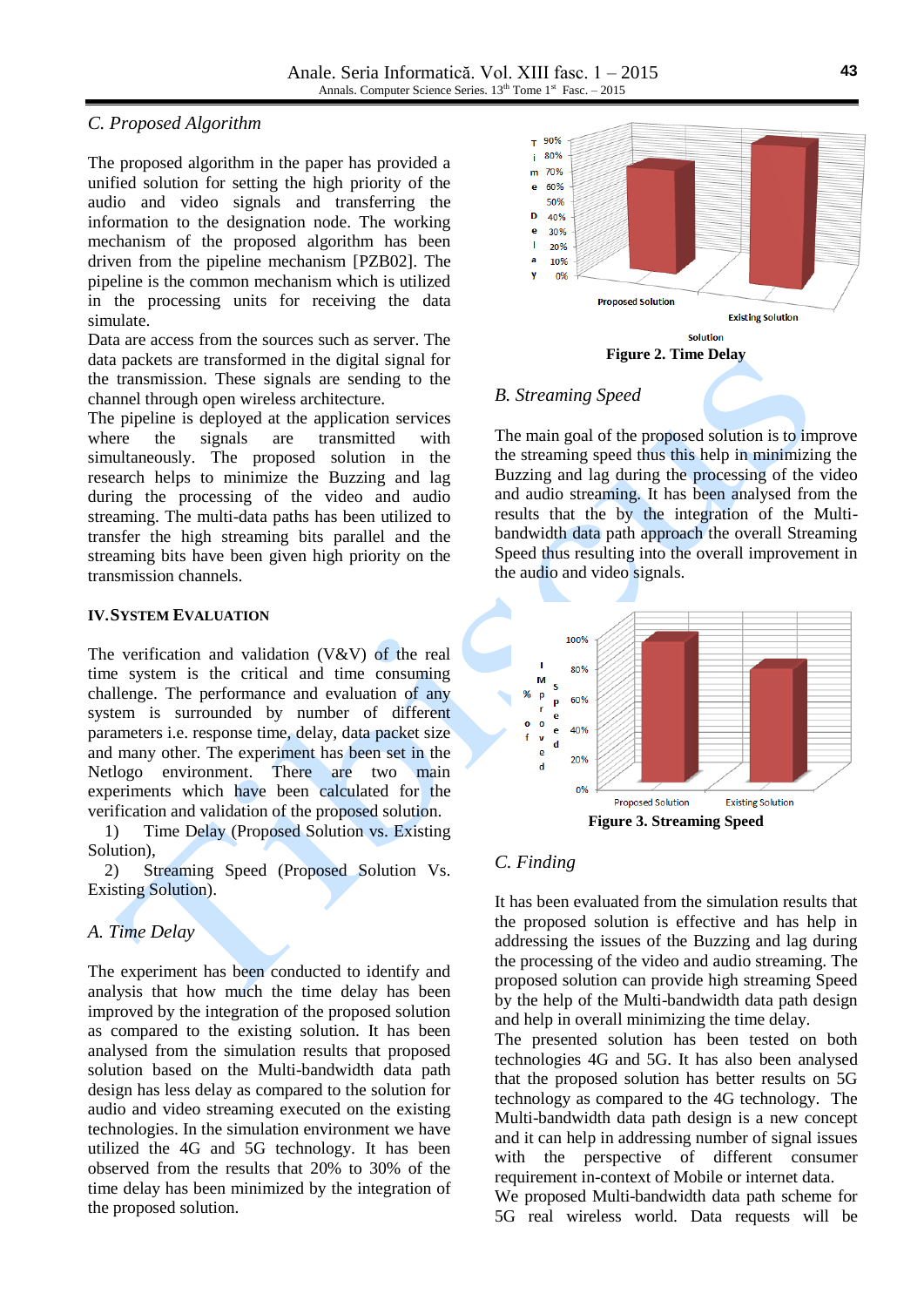controlled by PCF (Packets Control Function) in the CDMA2000 network and data reply will be controlled by PDIF (Packet Data Interworking Function) in WLAN. Data traffic is routed through PDSN from CDMA2000 network to WLAN network. The Multi-bandwidth data path scheme has been defined to do bandwidth reselection for rerouting so that all network resources can be used efficiently.

#### **V. CONCLUSION**

The demand of the communication technology within the context of the mobile and internet are increasing day by day. Cellular and internet services provided are looking forward for the adaptation of the new technologies and standard which can help them to enhance the data communication processes. In the research, we have presented a design approach based on the Multi-bandwidth data path design. The proposed approach presented in this research identify that Multi streaming can be improved by the development of multi-bandwidth data path design on the application layer of next generation technology. In has been concluded from the simulation results the proposed solution provide better audio and video streaming results on 5G technology.

#### **REFERENCES**

- [Cho14] **Ramya Ranjan Choudhury** *A Network Overview of Massive MIMO for 5G Wireless Cellular: System Model and Potentials*, International Journal of Engineering Research and General Science, vol. 2, no. 4, pp. 338-347, 2014.
- [C+13] **Mark Cudak et al.** *Moving towards mmwave-based beyond-4g (b-4g) technology*, in Vehicular Technology Conference (VTC Spring), 2013 IEEE 77th, 2013, pp. 1-5.
- [E+14] **William Enck et al.** *TaintDroid: an information-flow tracking system for realtime privacy monitoring on smartphones*, ACM Transactions on Computer Systems (TOCS), vol. 32, no. 2, p. 5, 2014.
- [F+06] **Simone Frattasi, Hanane Fathi, Frank H. P. Fitzek, Ramjee Prasad, Marcos D. Katz -** *Defining 4G technology from the users perspective*, Network, IEEE, vol. 20, no. 1, pp. 35- 41, 2006.
- [HCY07] **Jun-seok Hwang, Roy R. Consulta, Hyun-young Yoon -** *4G Mobile Networks--Technology Beyond 2.5 G and 3G*, PTC (Pacific Telecommunications Council) Proceedings, Hawaii, 2007.
- [HMD05] **R. Han, S. Mishra, J. Deng -** *Defending against Path-based DoS Attacks in Wireless Sensor Networks*, In Proc. the 3rd ACM on the Security of Ad Hoc and Sensor Networks (SASN 2005), pp. 89-96, 2005.
- [H+05] **L. V. Hoesel, J. Doumen, P. Hartel, P. Havinga, Y. W. Law -** *Energy-efficient link-layer jamming attacks against wireless sensor network MAC protocols*, ACM on the security of Ad Hoc and Sensor Nework, pp. 76-88, 2005.
- [H+14] **Fourat Haider et al. -** *Cellular architecture and key technologies for 5G wireless communication networks*, IEEE Communications Magazine, p. 123, 2014.
- [JPH02] **D. Johnson, A. Perrig, Y. Hu -** *SEAD: secure efficient distance vector routing in mobile wireless ad-hoc networks*, Proceedings of the 4th IEEE workshop on mobile computing systems and applications (WMCSA'02), pp. 3–13, 2002.
- [Kum11] **K. Kumaravel** *Comparative Study of 3G and 4G in Mobile Technology*, International Journal of Computer Science Issues, vol. 8, no. 5, pp. 256- 263, 2011.
- [KS13] **John Krogstie, Nafiseh Shabib -** *A Conceptual Framework for Application of Group Recommendations Techniques in Information Systems*, NOKOBIT, vol. 2013, 2013.
- [K+14] **Zaheer Khan et al.** *Carrier aggregation/channel bonding in next generation cellular networks: methods and challenges*, Network, IEEE, vol. 28, no. 6, pp. 34-40, 2014.
- [LL04] **H. Luo, S. Lu -** *URSA: ubiquitous and robust access control for mobile ad-hoc networks*, IEEE/ACM Trans Networking 12(6), pp. 1049–63., 2004.